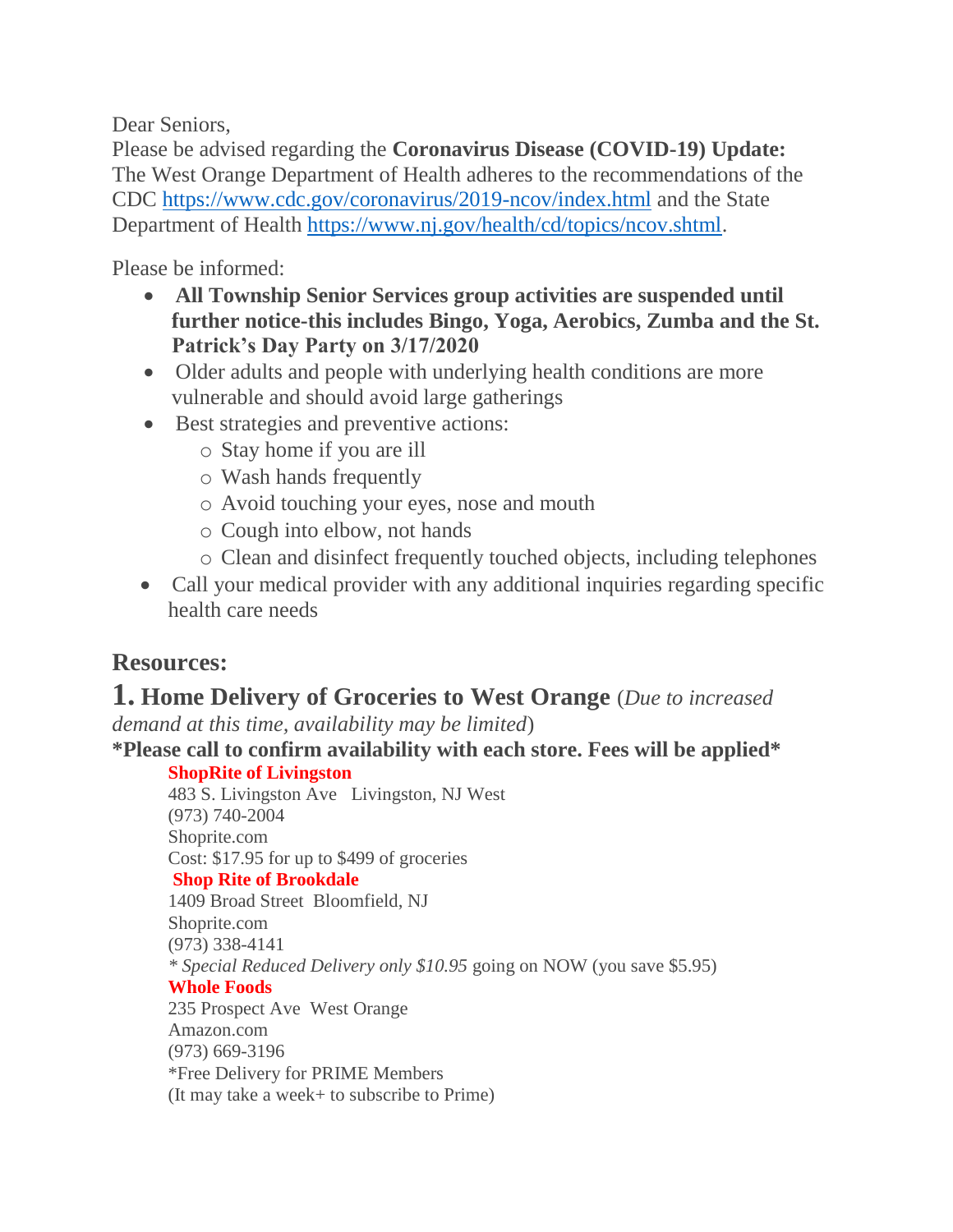#### **Seasons** (Kosher grocery store)

467 Allwood Rd Clifton, NJ (973) 339-0900 SeasonsKosher.com Minimum order is \$75

### **Stop & Shop - Peapod Online**

Peapod.com 1 (800) 573-2763

# **2. Local Pharmacies that Deliver Medications to West Orange**

#### **West Orange Family Pharmacy**

(Spanish Speaking) – No Fee 443 Main Street West Orange, NJ (973) 325-1020

#### **CVS Pharmacy**

217 Main Street (near Edison Building) West Orange, NJ (973) 325-5691

#### **CVS Pharmacy**

265 Prospect Street West Orange, NJ (973) 243-7008

## **Medicos Pharmacy**

No Fee 741 Northfield Ave Suite 199 West Orange, NJ (973) 324-1000

# **3. Mental Health Resources**

**NJ Mental Health Association** *Mental Health Cares* offers mental health referrals. Please contact: NJ Mental Health Cares 866-202-4357 8:00 AM – 8:00 PM

We will send a follow-up email once programming resumes. Thank you for your patience and understanding during this time. Sincerely,

Laura Van Dyke *Laura A. Van Dyke, LCSW* Senior Services Coordinator Township of West Orange 66 Main Street, Room 207 West Orange. NJ 07052 Phone (973) 325-4105 Fax (973) 325-9853 [lvandyke@westorange.org](mailto:lvandyke@westorange.org)